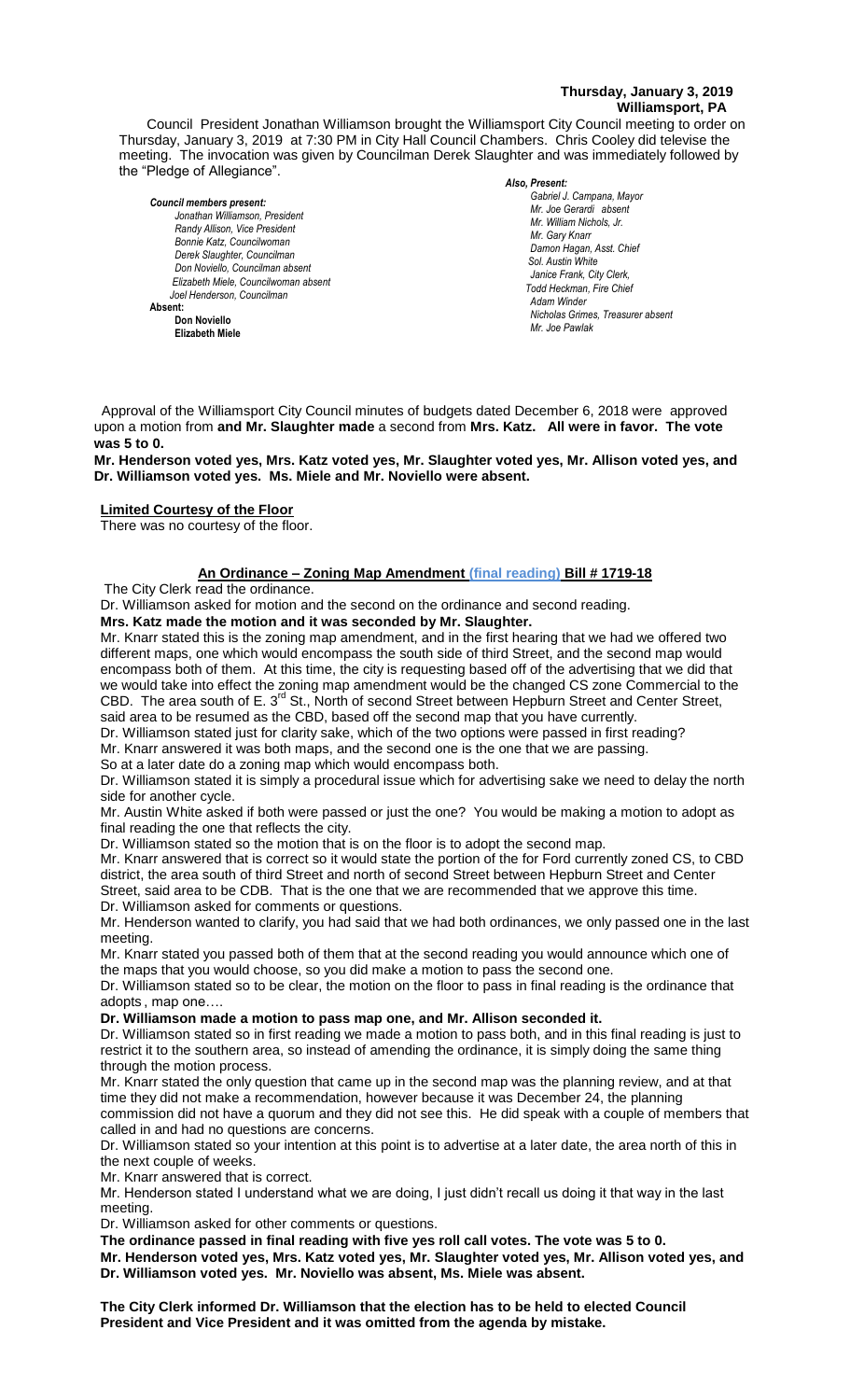**Dr. Williamson asked for a motion to suspend the rules to place the elections of Council President and Vice President on the Agenda.**

**Mr. Allison made the motion and it was seconded by Mrs. Katz.**

Dr. Williamson asked for a vote on the motion to suspend the rules.

**The motion to suspend the rules was carried with five yes roll call votes. The vote was 5 to 0.**

**Mr. Henderson voted yes, Mrs. Katz voted yes, Mr. Slaughter voted yes, Mr. Allison voted yes, and Dr. Williamson voted yes. Mr. Noviello was absent, Ms. Miele was absent.**

Dr. Williamson asked if there were any nominations for Council President.

**Mrs. Katz made a motion to nominate Dr. Jonathan Williamson and Mr. Slaughter seconded it.**

There were no other nominations, Dr. Williamson asked for a motion to close the nominations.

**Mr. Allison made the motion and it was seconded by Mr. Slaughter.**

**The motion to close the nominations was carried with five yes roll call votes. The vote was 5 to 0. Mr. Henderson voted yes, Mrs. Katz voted yes, Mr. Slaughter voted yes, Mr. Allison voted yes, and Dr. Williamson voted yes. Mr. Noviello was absent, Ms. Miele was absent.**

Dr. Williamson asked for a vote for Council President.

**The nomination was unanimous with five Ayes. Mr. Noviello and Ms. Miele were absent.**

Dr. Williamson asked for a nomination for council Vice President.

**Mrs. Katz nominated Mr. Randy Allison. Mr. Slaughter seconded it.**

There were no additional nominations.

Dr. Williamson asked for motion to close for VP.

**Mrs. Katz made the motion and it was seconded by Mr. Slaughter.**

**The motion to close the nominations was carried with five yes roll call votes. The vote was 5 to 0. Mr. Henderson voted yes, Mrs. Katz voted yes, Mr. Slaughter voted yes, Mr. Allison voted yes, and Dr. Williamson voted yes. Mr. Noviello was absent, Ms. Miele was absent.**

Dr. Williamson asked for a vote for the Vice President of Council.

**The nomination was unanimous with five ayes. Mr. Noviello and Ms. Miele were absent.**

## **Resolution #8831**

**Resolution Authorizing Tax & Revenue Anticipation Note for 2019**

The City Clerk read the resolution.

Dr. Williamson asked for a motion and a second on the resolution.

 **Mr. Allison made the motion and it was seconded by Mr. Slaughter.**

Mr. Pawlak stated this resolution is to authorize the city's him 2019 tax and revenue anticipation note in the amount of \$2 million. As before, this amount helps the city with its cash flow until the revenue starts to come in and March, April, and May. The note is similar to prior years with some additional language requested by the bank to meet their requirements. The interest rate for 2019 will be between 2.53%, and not to exceed 6.53% which is similar to margins that we have seen in the past years. This resolution was reviewed by the McCormick law firm, and the finance committee yesterday.

 Mr. Allison said we reviewed this in Finance and it is a item that we handle every year, the money is there and it is a go to fund if we need it before the real estate taxes start to come in. They generally come in around late March and April to meet the discount.. Finance did forward this to the full body of Council with a positive recommendation. There will be every effort made not to have to use it in the departments throughout the city will be cognitive of our financial situation to keep big costs down in the beginning of the year so we don't have to dip into this.

Dr. Williamson asked for comments or questions.

 Mr. Henderson stated he understands the need currently and presently, and it would be nice to say we don't have to do this, it would be nice to restrict are spending so we won't have to do this. If we were to borrow it all, what would we paying an interest?

 Mr. Pawlak answered it depends on the length that you would have that money drawn down, and the cost with very from year to year, we try to keep it under that \$10,000 mark.

Mr. Henderson said last year we only used 2000, and I like to bring those numbers out to shows the citizens.

Dr. Williamson asked if there were any other comments or questions.

**The resolution was approved with carried with five yes roll call votes. The vote was 5 to 0. Mr. Henderson voted yes, Mrs. Katz voted yes, Mr. Slaughter voted yes, Mr. Allison voted yes, and** 

**Dr. Williamson voted yes. Mr. Noviello was absent, Ms. Miele was absent.**

## **Resolution #8832**

## **Resolution for Various Insurance Needs for Policy Year 01/01/19 through 01/01/20**

The City Clerk read the resolution.

Dr. Williamson asked for motion to approve the resolution.

**Mrs. Katz made the motion and it was seconded by Mr. Allison.**

 Mr. Pawlak stated this resolution is for our City's various Insurance needs. The insurance costs for the policy is identified in the resolution. This is for all of our liability and Workmen's Comp. insurance needs for the 2019 year. Under the services provided by our new broker, Arthur J Gallagher, through the marketing process for the city's insurance needs, Arthur J Gallagher was able to find us a new carrier at a lower cost than we previously received. It is under are expected budgeted amounts. Due to the quick they Mr. of the appointment of the broker in 2019, there are some things that we will continue to work on, and we do feel that the cover being provided is consistent with our coverage in the past. We have reviewed this with our consultant, Jill Nagy, and Mr. Nagy and he has worked with the new broker. This was reviewed by the finance committee.

 Mr. Allison stated this was reviewed in finance and we talked about this over the past several meetings. When you read the cover letter, the dollar wise is the most important. The total premium shows savings from the adopted 2019 budget, and approximately \$114,000 from the 2018 premium costs. So in a year where we are scraping to find every dollar, this is a substantial savings that is going and are general fund budget. He wanted to commend Councilwoman Miele, who has spearheaded Council on this and we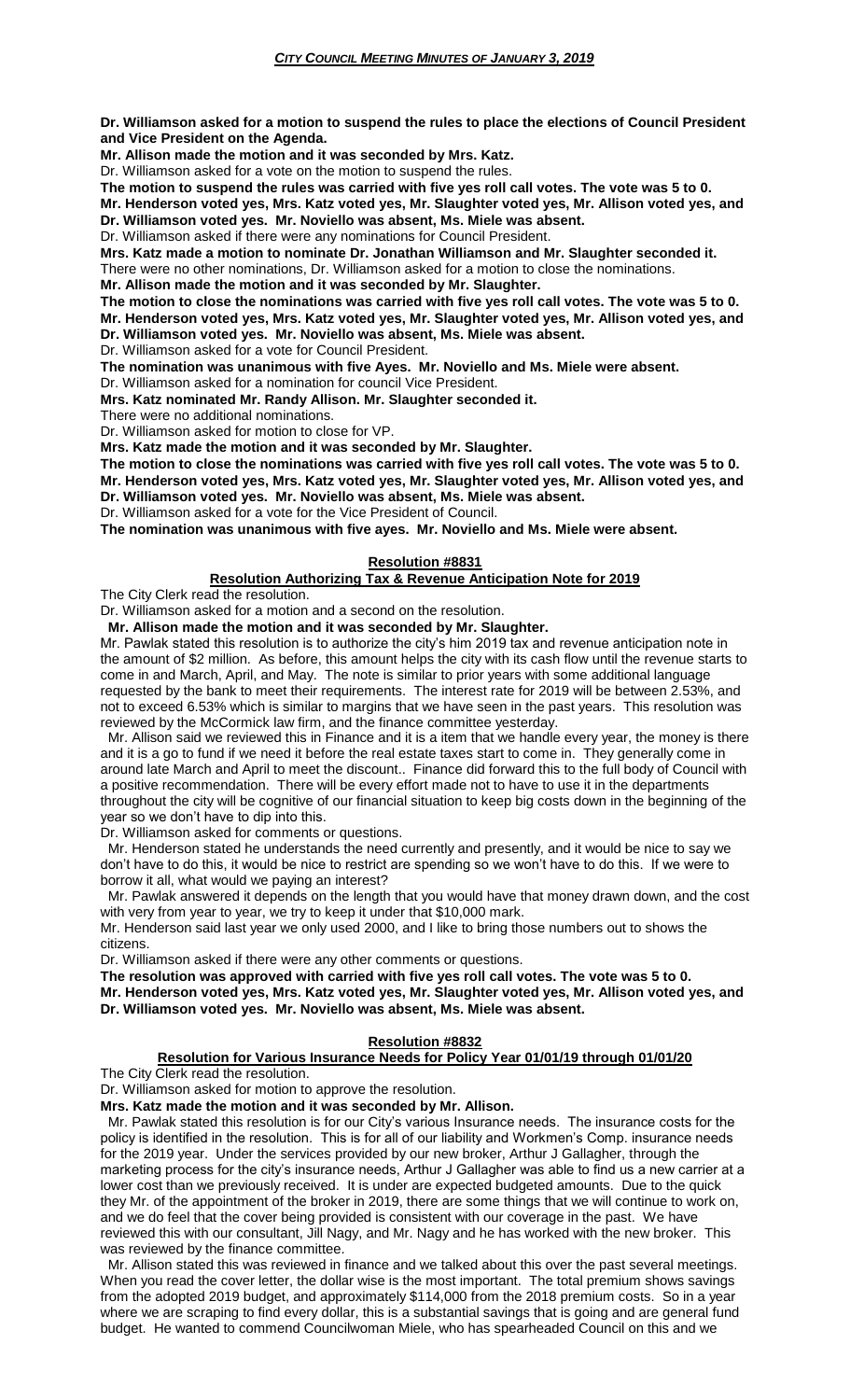## *CITY COUNCIL MEETING MINUTES OF JANUARY 3, 2019*

have reviewed and talk to all the different firms. We have not ever done that before, and even though Ms. Miele isn't here tonight, we need to give her our gratitude. Also Jill Nagy is here tonight and she was very instrumental in guiding us through the process. Finance did forward this to the full body of Council with a positive recommendation.

Dr. Williamson asked if there were other comments or questions.

 Mrs. Katz stated we learned so much going through this process and we learned how much we have needed for the City, and Ms. Nagy walked us through this and she made us learn more and gained more, and we were able to push this through in a short period of time. The bottom line is the savings of \$114,000 and we appreciate all the work that is been done.

Dr. Williamson wanted to reiterate the thanks to Ms. Nagy and the finance committee. He thanked the finance committee which includes Mr. Allison and Mrs. Katz, to do all the hard work and figure out what needed to be both the process and a recommendation and determine an outcome, and there is no better visual than a graph that shows numbers that were going up and now they have come down. Dr. Williamson asked for a vote on the resolution.

**The resolution was carried with five yes roll call votes. The vote was 5 to 0.**

**Mr. Henderson voted yes, Mrs. Katz voted yes, Mr. Slaughter voted yes, Mr. Allison voted yes, and Dr. Williamson voted yes. Mr. Noviello was absent, Ms. Miele was absent.**

## **Resolution # 8833**

## **Resolution Authorizing the Signature of an Agreement for Tree Vitalize Grant**

The City Clerk read the resolution.

Dr. Williamson asked for motion to approve the resolution.

**Mrs. Katz made the motion and it was seconded by Mr. Slaughter.**

Mr. Adam Winder stated this resolution is to authorize the award agreement with the Pennsylvania urban forestry Council back in July, there was a resolution passed to submit the application, so we were approved for the \$8281 which will replace 80 trees in various places throughout the city. This basically authorizes the mayor in the city controller to execute the agreement with DCNR the 2019 program, this was reviewed by finance committee.

 Mr. Allison stated we did review this in finance and it is an \$8281.00 grant that requires 100% match, and we accomplish that by in-kind services through city volunteers. There are 80 trees, and he listed all the places where the new trees would go. Little League Blvd. will get half of the trees. We will begin replacement of that and that section. Finance did send this to the full body of Council with a positive recommendation.

Mrs. Katz remarked about Ms. Miele and her passion for trees, and Little League Blvd. was one that was really hit the hardest when the Ash trees died. Thank goodness there are grants out there that we can accommodate our city to make it look as beautiful as it has been in the past. She asked if Mr. Winder was putting up Christmas Trees?

Mr. Winder answered yes we will be picking them up starting next week.

Dr. Williamson asked for a vote on the resolution.

**The resolution was carried with five yes roll call votes. The vote was 5 to 0.**

**Mr. Henderson voted yes, Mrs. Katz voted yes, Mr. Slaughter voted yes, Mr. Allison voted yes, and Dr. Williamson voted yes. Mr. Noviello was absent, Ms. Miele was absent.**

# **Resolution #8834**

## **Resolution Collective Bargaining Agreement Between City & City Employees, Local 2674**

The City Clerk read the resolution.

Dr. Williamson asked for a motion to approve the resolution.

**Mrs. Katz made the motion and it was seconded by Mr. Slaughter.**

Mrs. Dayhoff stated this resolution is to authorize the city of Williamsport to execute a contract amendment the Williamsport city employees AFSME Union. She highlighted the following provisions: a three year contract which is to be effective 01/01/19 – 12/31/21, employee cost sharing of benefits, and this is consistent with AFSME Public Works bargaining members at will employees and various elected officials. A wage increase of 2 ½% for each year the contract, article for family rights, medical family leave of absence, a new article for Health & Safety Code committee, and an increase to life insurance for for active members which is consistent with public works and River Valley transit. Minor changes have also been made to clean up the language and you have a complete summary of the contract amendments. We believe the amendments are helping the city moving in the right direction and set a foundation as we move forward. Finance did review this agreement.

 Mr. Allison stated finance did review this, and we asked several questions and different items, just in general, a significant number of the changes in here are language that needed to be changed to bring this in compliance with different laws, different practices and also to have conformity throughout the unions that are involved in this particular branch. The wage increase is 2 ½% A year which is in the norm of what people are getting now. The big thing is health sharing for employees. Finance did forward this to the full body of Council with a positive recommendation.

 Dr. Williamson wanted to reiterate about the health insurance, and it is unfortunate as a nation, healthcare costs continue to rise in the cost of health insurance continues to rise, and moving in the direction that this contract does is moving us towards what most private employees have long realize, is necessary having a share in those expenses between the employer and the employees. I don't think it gets is comparable to most of what people have right now, but he does appreciate that effort, and he hopes his colleagues on Council will continue to provide leadership in moving forward. Some of the things that will come across our plate is the benefits, so I hope we can make it more a part of how elected officials will be leaders in terms of sharing in those costs by the unions in future negotiations.

 Mr. Allison also wanted to thank the employees and the union are going to this. We are grateful for our employees, they do a good job and they work hard and we appreciate what they bring to the table and how to make the city a better place and make city government works well. They are making a sacrifice on their part to help the city stay healthy financially.

Dr. Williamson asked for a vote on the resolution.

**The resolution was carried with five yes roll call votes. The vote was 5 to 0.**

**Mr. Henderson voted yes, Mrs. Katz voted yes, Mr. Slaughter voted yes, Mr. Allison voted yes, and Dr. Williamson voted yes. Mr. Noviello was absent, Ms. Miele was absent.**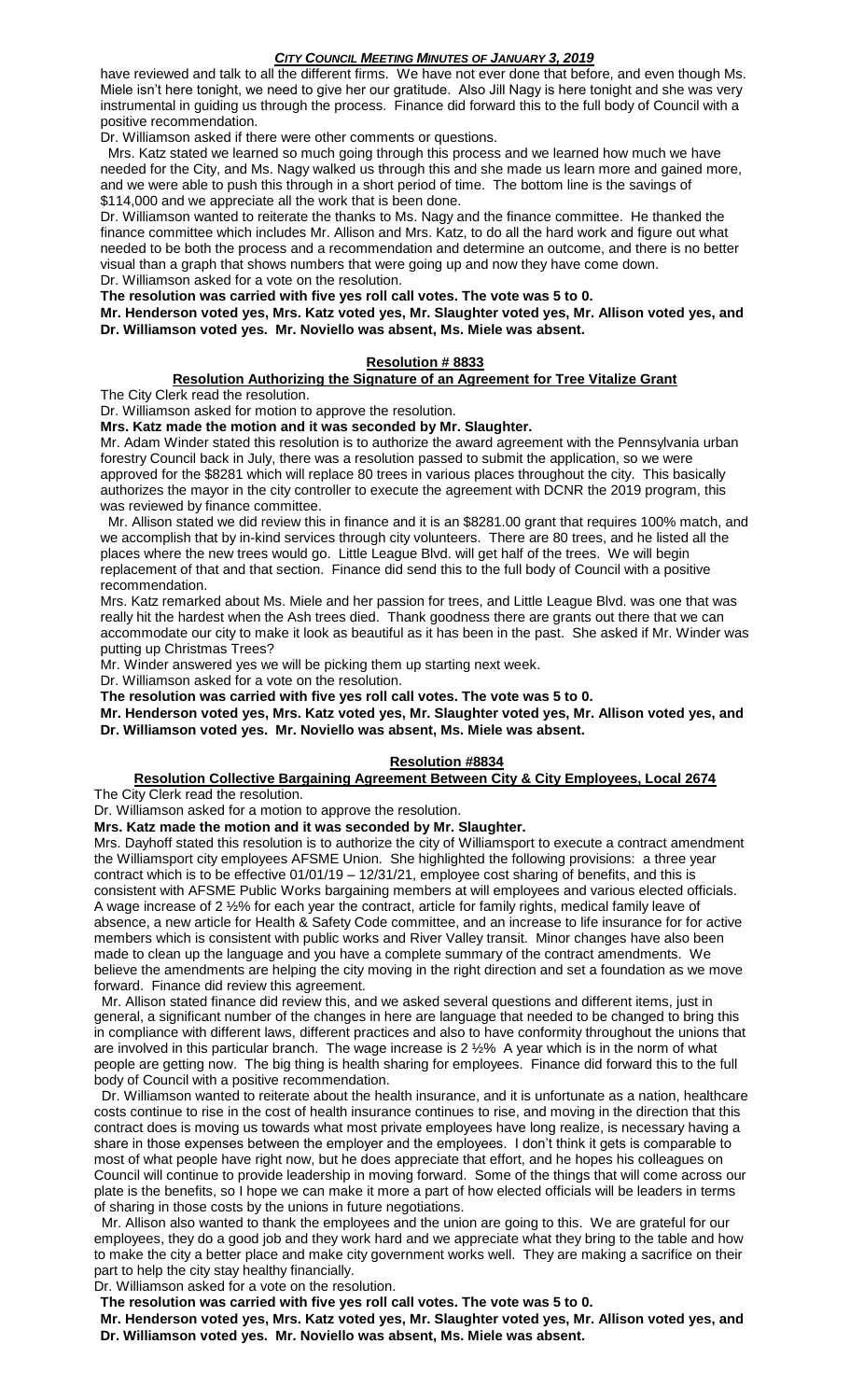#### Certificate of Appropriateness – 43 West Fourth Street – Olive Tree

Mr. Knarr stated this is for the rear of 43 W.  $4<sup>th</sup>$  St., the tenant is the olive tree. They are requesting to erect two dome style awnings and one window sign previously you had a drawling, and there's a newer picture today which eliminates the mural and the moral will not be there now. There is a representative present. Dr. Williamson asked for a motion and a second to approve the certificate.

#### **Mr. Allison made the motion and it was seconded by Mr. Slaughter.**

There was discussion about the mural and where the window is. This was a painting of a window, not a window.

Mr. Knarr stated it is correct on the second imagine that he gave to Council.

There was a brief discussion about the awnings and the stitching.

Dr. Williamson asked for a vote on the certificate.

**The certificate of appropriateness was carried with five yes roll call votes. The vote was 5 to 0. Mr. Henderson voted yes, Mrs. Katz voted yes, Mr. Slaughter voted yes, Mr. Allison voted yes, and Dr. Williamson voted yes. Mr. Noviello was absent, Ms. Miele was absent.**

# Accept for Filing:

Veteran's Memorial Meeting Minutes – October 2018

Dr. Williamson asked for motion to accept these for filing.

**Mr. Allison made the motion and it was seconded by Mr. Slaughter.**

Dr. Williamson asked for a vote.

**The filing of the minutes were carried carried with five yes roll call votes. The vote was 5 to 0. Mr. Henderson voted yes, Mrs. Katz voted yes, Mr. Slaughter voted yes, Mr. Allison voted yes, and Dr. Williamson voted yes. Mr. Noviello was absent, Ms. Miele was absent.**

#### **Announcements**

 The next regularly scheduled City Council meeting will be held on Thursday, January 17, 2019 at 7:30 PM, in City Hall Council Chambers.(**Enter through the police department at rear of building for meetings after 5:00 PM.)** There will be an executive session immediately following this meeting for the purpose of Public Safety.

Upcoming Meetings:

| Monday, Jan. 7   | 12:00 PM Planning Commission |
|------------------|------------------------------|
|                  |                              |
| Tuesday, Jan 15  | 10:00 AM Blighted Property   |
|                  | 1:00 PM Finance Committee    |
|                  | 2:30 PM Public Works         |
|                  | 3:30 PM Public Safety        |
| Thursday, Jan 17 | 4:00 PM Board of Health      |
|                  | 7:30 PM City Council Meeting |
|                  |                              |

#### *Room]*

*[Meetings Held in Council Chambers Unless Otherwise Noted – [scr] = William Sechler Community* 

### Dr. Williamson asked for comments or questions from members of City Council.

Mrs. Katz asked Mayor Campana, what was in the paper today was what is going on in Memorial Park. So my question is you're going to be putting mulch down, take up the patting and putting mulch down in parking the playground area. My concern is in this goes back to when I was a representative for Council, everything has to be handicap assessable, and I don't care what kind of mulch you put in there, everything is going to be very difficult with mulch for the handicap. She was very concerned. Also this was not in the budget so where is the money coming from?

Mayor Campana replied he'd be glad to address that. That service was put back in the mid-1990s, it was put in between 1996, and 1998, it is blighted, and number two it is a safety hazard. We have been contacted by several individuals that their children have tripped and fallen, and we have discussed this for at least six months, and I don't want to put the city at any additional legal litigation because we have too many as there is. So we have talked about it in house, Adam can address the cost of what it was and how it will be appropriate for children.

Mrs. Katz stated we've always talked about what the cost per patting would be, I am going concern, about the money, and the safety, and I thought we were really going to go after funding.

 Mayor Campana replied we did, it was \$80,000 to replace it, and we don't have \$80,000. We did actually fill out several grants to take care that, with no assistance, there were several nonprofit organizations that we approached as well, with no successful results with that. We spoke about in house, it had to be taking care of because we did not want any additional litigation, it is being addressed now. You may say why now, we wanted to take care of it during the spring, but we could not because of how wet it was and how muddy it was. So we talked about it in house, and we said since we had individuals approach us in regards to forming a Memorial Park committee, in regards to basketball, and that is something I wanted for a long time, but I wanted the citizens to step up to the plate take ownership. So in conjunction with that, we decided to do both of those things at the same time. We are working on it this week.

Mrs. Katz stated that her other question was about a 10 member committee, is that going to come to us? Mayor Campana replied no it is not. To not create another ordinance in another committee, and another recreation, is as you had spoken to the recreation director, there is talk about minimizing some of those committees because it is too many hoops to go through. I will be glad to address that because I'm very elated over the situation. When the courts were taken out several years ago, no one would step up to the plate, I spoke to the community. Nobody came forward and said we want to monitor the situation. So you remember what it look like, with the drug activities and morally as a father, I could not allow somebody to know that these types of activities that were occurring with the videotapes, Mr. slaughter I think you would agree with me. So you have the parks, yet streets and parks that would have to go over there every day to clean it up. So what I did, we removed the hoops for two weeks, and we said do you know what? Is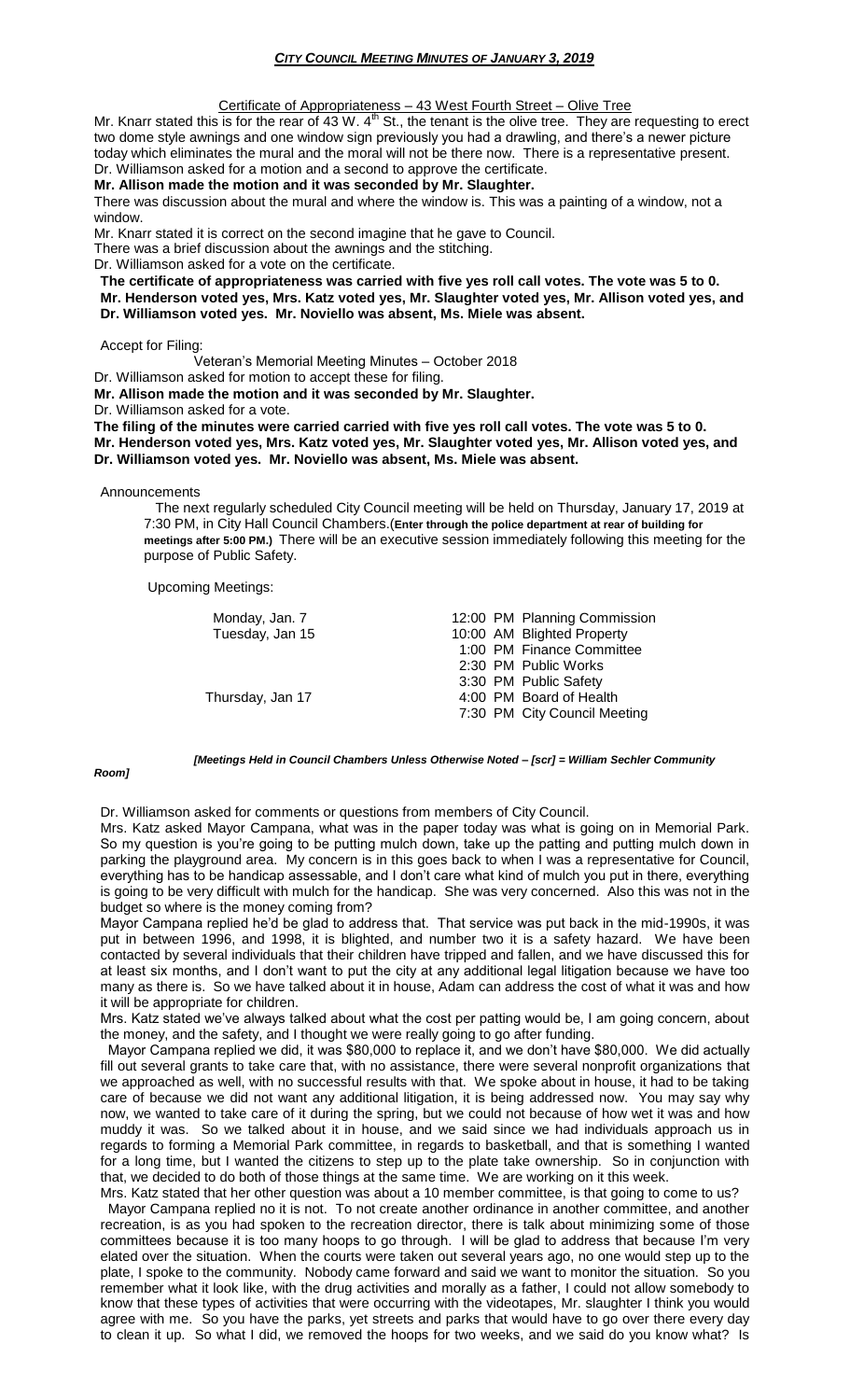## *CITY COUNCIL MEETING MINUTES OF JANUARY 3, 2019*

anybody willing to step up to the plate and help us as a committee to monitor the situation? Knowing came through. No one came through! So what happened was they were removed again. I've been waiting for a number of years for people to come up to the plate and say can you assist us? Well, guess what last month a group of individuals came to my office and said, can we help? And another influence for me personally was a student of mine Alize Johnson. He was a student of mine at Stevens and now he is a professional basketball player. I had discussions with him. Other children came up to me as well and said are you the guy that took away the basketball court? And I said yes I did, and I told them why. So there were other family members that came up to me in the last few months and said we want to help. I said this has to be a partnership, and I would be glad, and it was my right as the Mayor to remove that for safety reasons. If you're asking me......

 Dr. Williamson stated I just wanted to ask one question, I can completely understand not creating another formal organization as part of the city, but on the other hand, I would love for you to share with us this evening, the names of this committee so we can publicly thank them.

 Mayor Campana stated what I would like to do, I don't have the names at my disposal right now, but there are 10 individuals that have approached me, and what our plan is. We want counsel to be involved, we want you to be engaged, we want you to know our plan and what is happening, this is an open and transparent process.

Dr. Williamson asked, so you don't know the names of the top your head?

 Mayor Campana answered no I don't, I know at least seven names but I'm not a list seven names when there is 10 people, I don't want to slight anybody. But what I am going to do is this, if I may, I am planning on having a meeting sometime next week with these individuals and before we do that, I have to contact these individuals and see if they can come to a meeting. We are going to have a phone call with the very influential person in this community that is willing to put some dollars into that area without taxpayers dollars. I am not going to list that individuals name right now, I'm not going to list it because he does not feel comfortable, but you will be kept abreast and I'm sure everybody will be very, very, very pleased.

 Dr. Williamson stated if you would like, you could have the 10 individuals, make a presentation about their plans as a Memorial Park committee at the next meeting on the  $17<sup>th</sup>$ , we'd be more than happy to have them.

 Mayor Campana answered I will consider that, but there is one thing I do want to say, I don't want this stuff to become political, and this is wrong. If anybody here in City Council has a question, you can call me at any time. I am always here. You can call me on the phone. You can even come in my office. What I don't appreciate, and the taxpayers don't appreciate is taking shots at me or other individuals on a personal Facebook page. That's just wrong, for political reasons! If you going to say something, say it out in the open instead of hiding behind a screen. And I am not the only one that feels that way, personally we've all talked about a new year, 2019, why don't we all try to live it? I'm trying to do my best, but I would appreciate it if all seven of you would do the same thing, but taking shots with individuals about approaching me about the basketball, when most people would think I was doing something good. That's all about the politics.

Dr. Williamson said I just look forward to beating the 10 individuals and thanking them for everything.

 Mrs. Katz stated I am happy someone stepped forward to do something like this, I did say when you took the hoops out, you are moving problem someplace else, and not solving the problem and was going to create an issue, which it did for a while. The thing that I'm most concerned about is that handicapped kids getting into our playgrounds, that's where I'm coming from. And to members on the committee, while there's 10 people that have come to you and we can even find 10 people to fill positions on some of our the committees. I found this very interesting, if any of these 10 people are willing to work on Memorial Park committee, maybe they would also be willing to work on the recognition and some of the other commissions. Because were constantly looking for people, good people that are willing to work, so when I saw 10 people, I thought where did he find 10 people? I think we would all appreciate to know them and shake their hands for coming forward.

Mayor Campana answered, there will be individuals at the next Council meeting from the police department, they would give a presentation, and we would like to have an executive session with counsel and talk to them as well, and this man right here is done such a fine job, with big shoes to fill. In regards tonight with the executive session were going to go over how much progress we have made with regards to crime in the city. So I'm very pleased to speak with counsel about that.

 Mr. Allison asked, the committee whoever they are, the 10 people, I understand what you're saying, I'm trying to process how this is going to function because we do have a recreation commission, we do have a recreation department and to me any facility should be under that because we can have a group of citizens making decisions about our facilities and interacting on a way that other committees and commissions don't, if they're going to be interacting with the facility in itself, and the people that are going to be there, there are a lot of legal hoops to jump through.

 Mayor Campana stated the mayor has several committees, like my other advisors as well, it is a not a committee, it is a committee it is not a commission. These are individuals that come to me and I listen to as the mayor should, and they want to give me advice, they want to take a look at the situation and give me personal recommendations. And periodically I'm going to let them come to the recreation commission and tell them what their opinions are. So it is in any type of legal responsibility for getting away from the recreation commission, they are willing to engage themselves a little bit more in this area.

Mr. Allison stated just a reminder it is really a recreational facility, it absolutely is related to the recreation commission. But aside from that, I think you described earlier the reason why you took the hoops down, was because nobody stepped up to police what was going on there. That's what has me concerned, we can have a committee of people that is not part of the structure. You can have a personal committee, but your finance committee advises you about finance, has nothing to say about our city money or policing it, or touching it, or making decisions. It sounds to me like if this is going to be a policing committee,

 Mayor Campana stated this is not like a policing, people walking around the flashlights, it's an informal body of people that up approached me, and I appreciate it, because it hasn't happened before, and they are going to give me their personal advice and they're going to engage with individuals, and maybe play basketball themselves. I think it's a good thing and the police department at the next meeting is going to tell counsel other going to be working with recreation commission, are there going to be working with this committee and how they're going to show a little bit more presence. Because we do not, nobody was any issues like we had before. We don't want that. This is where this whole plan, we want to discuss with counsel because there is an individual looking to make some investments there. I personally believe, I don't know why you're chuckling, but there are people that put their heart and soul into something and you